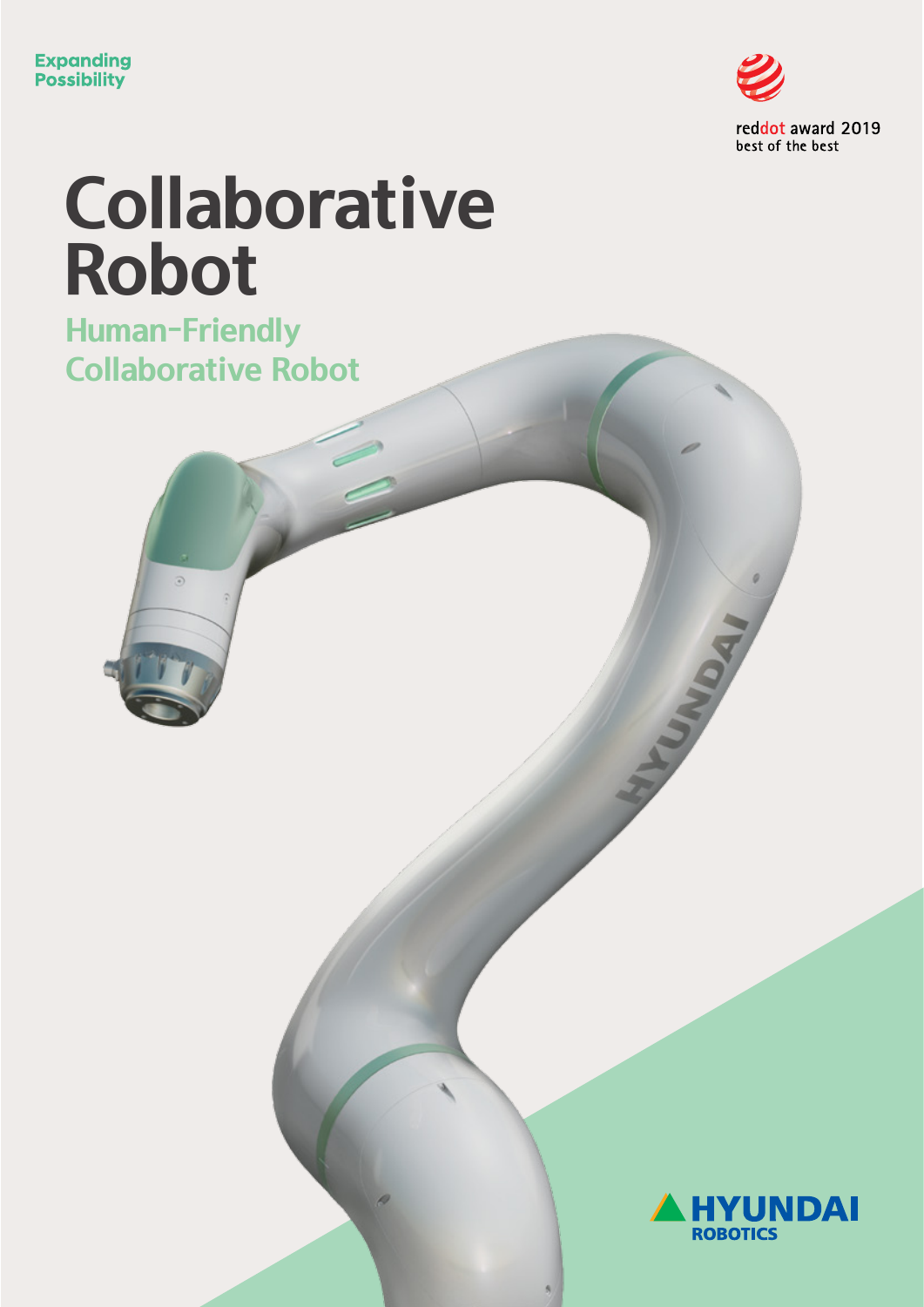### Status Indication Lamp

**LINDAI** 

Makes it possible to check the operation status of the robot from a distant location

### Operation Performance

Excellent operation even in a narrow area

Switches<br>
Switches<br>
Switches<br>
Switches<br>
Switches<br>
Switches<br>
Switches<br>
Switches<br>
Switches<br>
Switches<br>
Switches<br>
Switches<br>
Switches<br>
Switches<br>
Switches<br>
Switches<br>
Switches<br>
Switches<br>
Switches<br>
Switches<br>
Switches<br>
Switches<br>
Sw Switches in consideration of UX and a personalized button setting are supported

### Hand Grip

Optimized grip for direct teaching

Air Hose Two built-in air hoses, making tool installation more convenient

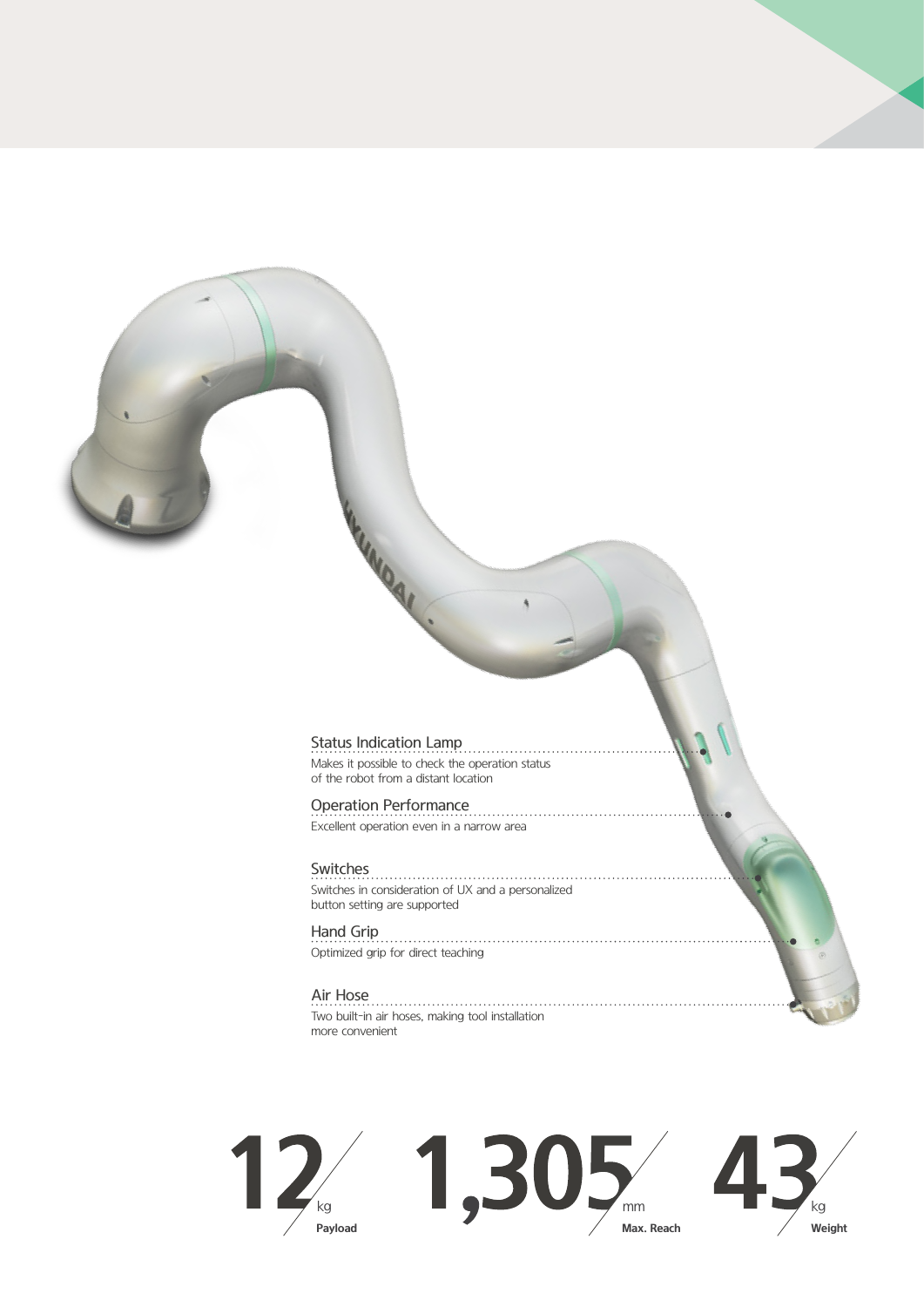# **Specifications of the Collaborative Robot**

reddot award 2019 best of the best



### **Model**

| Payload                      | kg             |               |  |  |
|------------------------------|----------------|---------------|--|--|
| <b>Operation Radius</b>      |                | mm            |  |  |
| Degree of Freedom            |                | Axes          |  |  |
| <b>Installation Method</b>   |                |               |  |  |
| Max.                         | S              | $\circ$       |  |  |
| Operation<br>Range           | Н              |               |  |  |
|                              | V              |               |  |  |
|                              | R <sub>2</sub> |               |  |  |
|                              | B              |               |  |  |
|                              | R <sub>1</sub> |               |  |  |
| Maximum                      | S              | $\circ$<br>/s |  |  |
| Speed                        | Н              |               |  |  |
|                              | $\vee$         |               |  |  |
|                              | R <sub>2</sub> |               |  |  |
|                              | R              |               |  |  |
|                              | R <sub>1</sub> |               |  |  |
| Allowable                    | R <sub>2</sub> | kgf·m         |  |  |
| Torque for<br>the Wrist      | B              |               |  |  |
| Axis                         | R <sub>1</sub> |               |  |  |
| Degree of Repeatability      |                | mm            |  |  |
| <b>Operating Temperature</b> |                | °C            |  |  |
| Weight                       | kg             |               |  |  |
| <b>IP</b> Grade              |                |               |  |  |

### 5 916 6 Anywhere(Floor, Ceiling, Wall) ±180 +270 ~ -90 ±180 ±180 ±180 ±180 180 180 180 180 180 180 4.9 2.7 2.8  $±0.1$  $0 - 45$ 27 IP54

| YL005                          | <b>YL012</b>                   | <b>YL015</b> |
|--------------------------------|--------------------------------|--------------|
| 5                              | 12                             | 15           |
| 916                            | 1,305                          | 963          |
| 6                              | 6                              | 6            |
| Anywhere(Floor, Ceiling, Wall) | Anywhere(Floor, Ceiling, Wall) | Anywhe       |
| ±180                           | ±180                           | ±180         |
| $+270 \sim -90$                | $+270 \sim -90$                | $+270$ ~ -   |
| ±180                           | ±180                           | ±180         |
| ±180                           | ±180                           | ±180         |
| ±180                           | ±180                           | ±180         |
| ±180                           | ±180                           | ±180         |
| 180                            | 180                            | 180          |
| 180                            | 125                            | 125          |
| 180                            | 180                            | 180          |
| 180                            | 180                            | 180          |
| 180                            | 180                            | 180          |
| 180                            | 180                            | 180          |
| 4.9                            | 5.0                            | 5.0          |
| 2.7                            | 5.6                            | 5.6          |
| 2.8                            | 2.8                            | 2.8          |
| ±0.1                           | ±0.1                           | ±0.1         |
| $0 - 45$                       | $0 - 45$                       | $0 - 45$     |
| 27                             | 43                             | 42           |
| <b>IP54</b>                    | <b>IP54</b>                    | <b>IP54</b>  |

| 15                             |
|--------------------------------|
| 963                            |
| 6                              |
| Anywhere(Floor, Ceiling, Wall) |
| ±180                           |
| $+270 \sim -90$                |
| ±180                           |
| ±180                           |
| ±180                           |
| ±180                           |
| 180                            |
| 125                            |
| 180                            |
| 180                            |
| 180                            |
| 180                            |
| 5.0                            |
| 5.6                            |
| 2.8                            |
| ±0.1                           |
| $0 - 45$                       |
| 42                             |
| IDEA                           |

### **Controller**

| Size             | WxHxD   | mm         | 260 x 490 x 510                                                                                                              |
|------------------|---------|------------|------------------------------------------------------------------------------------------------------------------------------|
| Weight           |         | kg         | 27                                                                                                                           |
| <b>IP</b> Grade  |         |            | IP20                                                                                                                         |
| $I/O$ - flange   | Digital |            | 8 In / 8 Out                                                                                                                 |
|                  | Analog  |            | 2 In / 2 Out                                                                                                                 |
| I/O Power Supply |         |            | 24 V<br>Max. 2A                                                                                                              |
| Input Power      |         | <b>VAC</b> | $100 - 240$ (50~60Hz)                                                                                                        |
| Fieldbus/UI      |         |            | PROFINET IO, EtherNet/IP, EtherNet(TCP/IP), PROFIBUS, DeviceNet, CANOpen, CC-Link, CC-Link IE Field,<br>EtherCAT, MODBUS/TCP |
|                  |         |            |                                                                                                                              |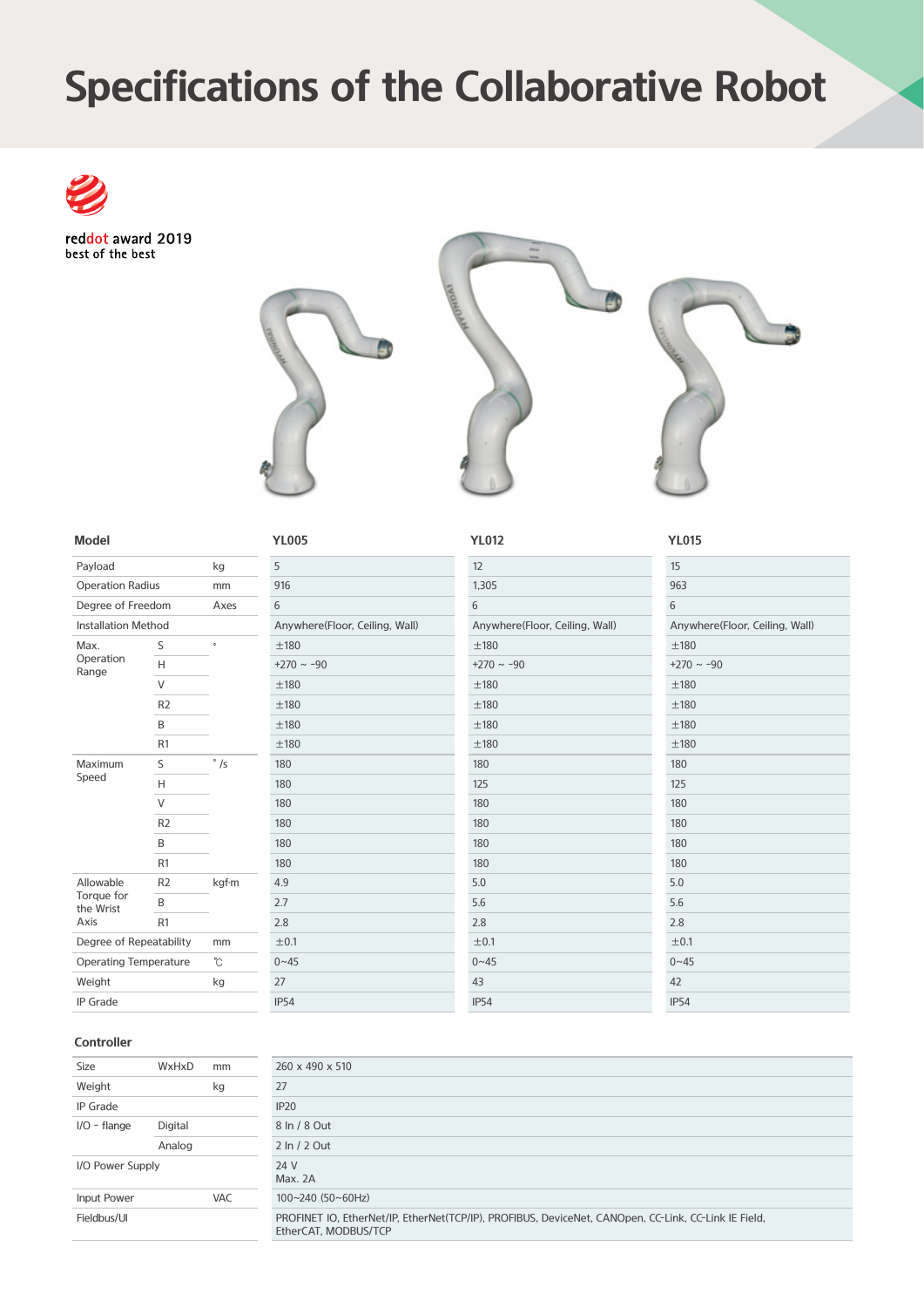# **Cooperative Robot Eco System**



### End Effector

- · Provides tools of various payloads that can be applied to various applications
- · Simple programming and easy installation
- · Data for modification will be provided to improve compatibility

※ Optional item that needs to be purchased additionally



### Mobile Cart

- · Makes it unnecessary to perform the base work prior to the installation of the robot and helps secure an operation platform
- · Makes it convenient to install and store the controller, T/P, and various peripheral devices
- · Makes it simple to rearrange the layout and adjust the height
- · Makes it possible to set the T/P position according to the customer's viewing angle, freeing both hands of the operator
- ※ Optional item that needs to be purchased additionally



### Starter Kit

- · Basic subsidiary materials necessary for installation will be provided.
- · Basic cables (for I/O and EtherCAT) will be provided for interface with the end effector.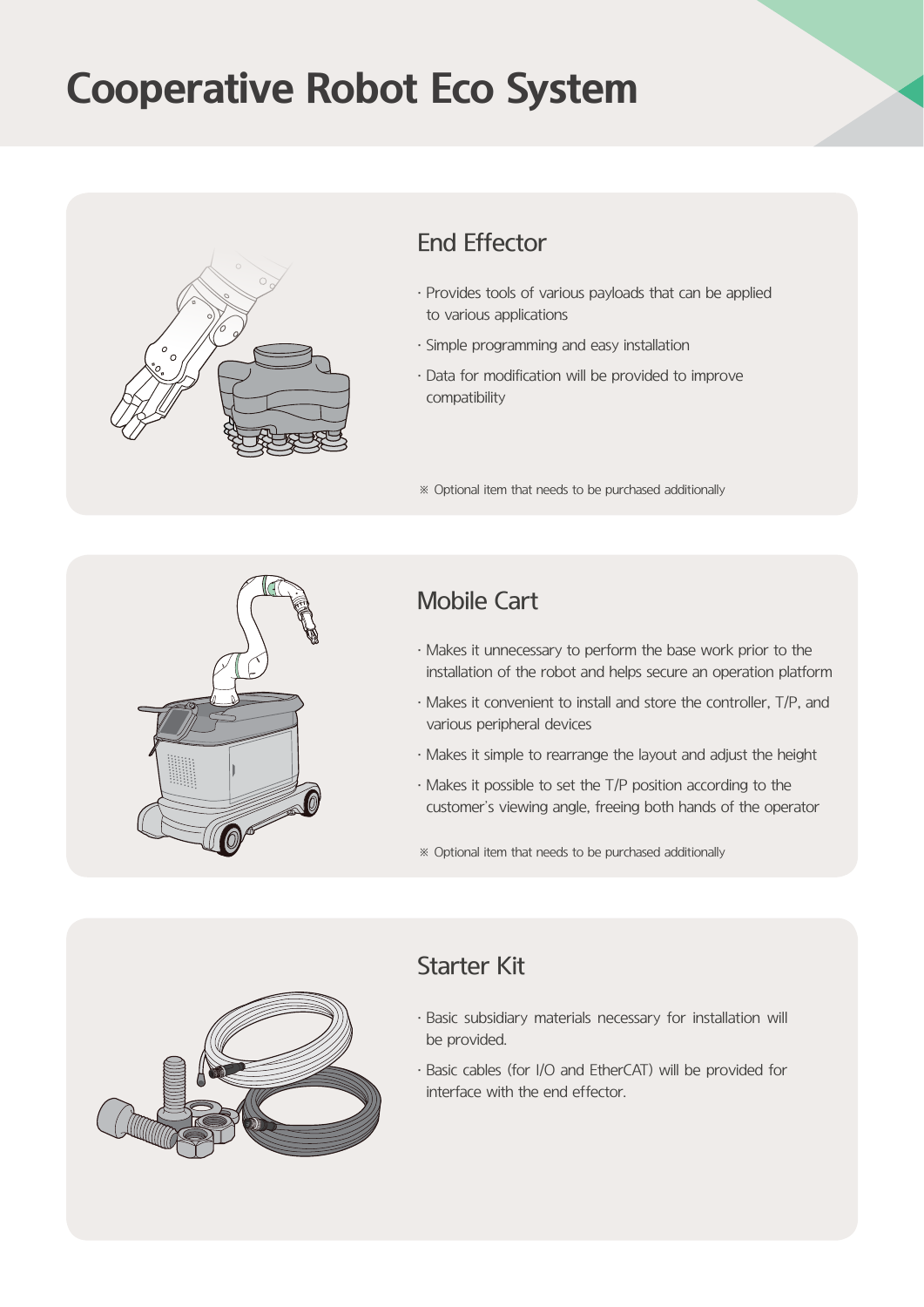

CNC Machine Tending







Air Blowing



Assembly (Screw, Gear)



Polishing & Deburring



Gluing/Bonding



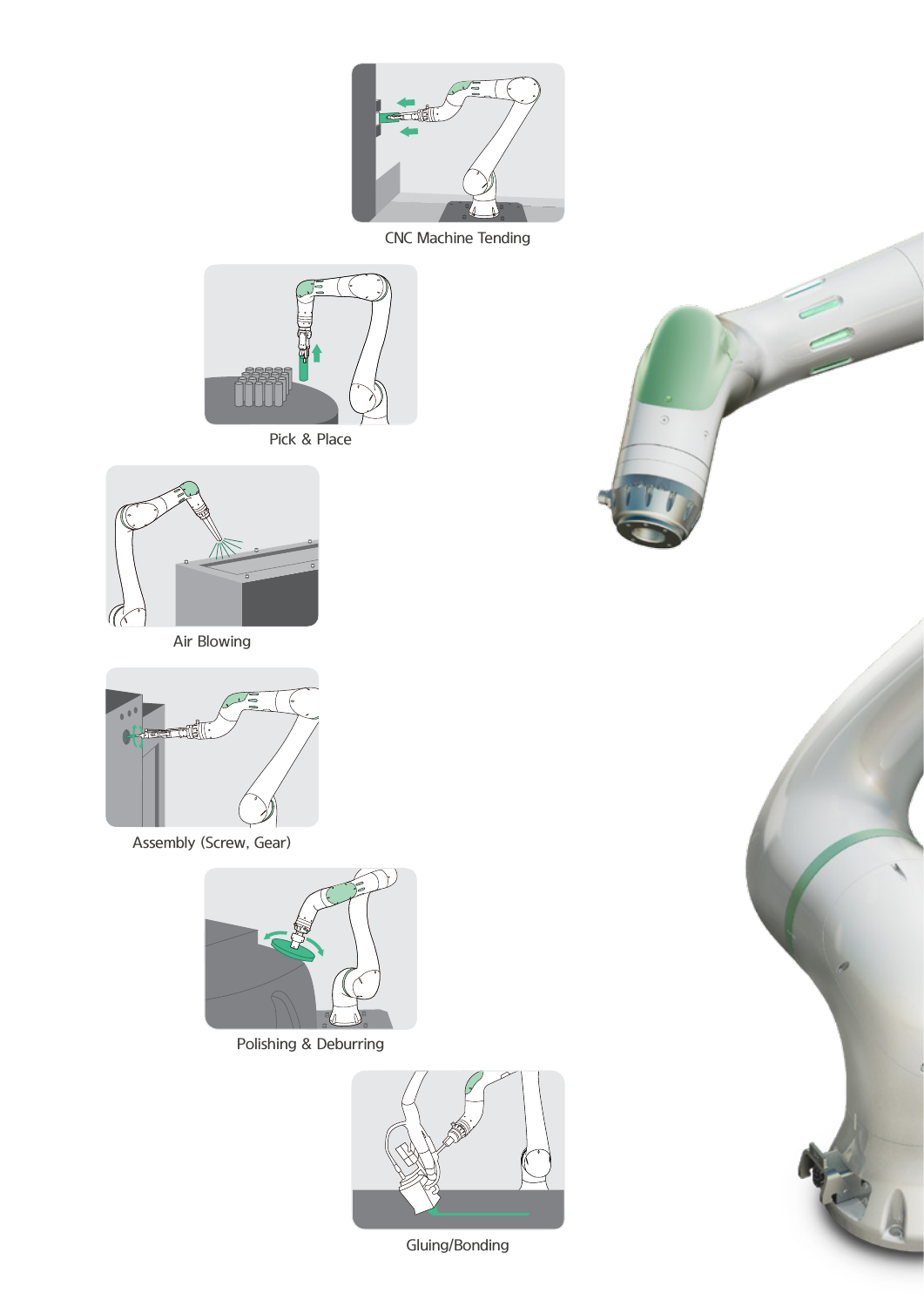

Plastic Injection Assistance

HIVONIA LI



Packaging & Palletizing



Press Forming Assistance







Welding



Service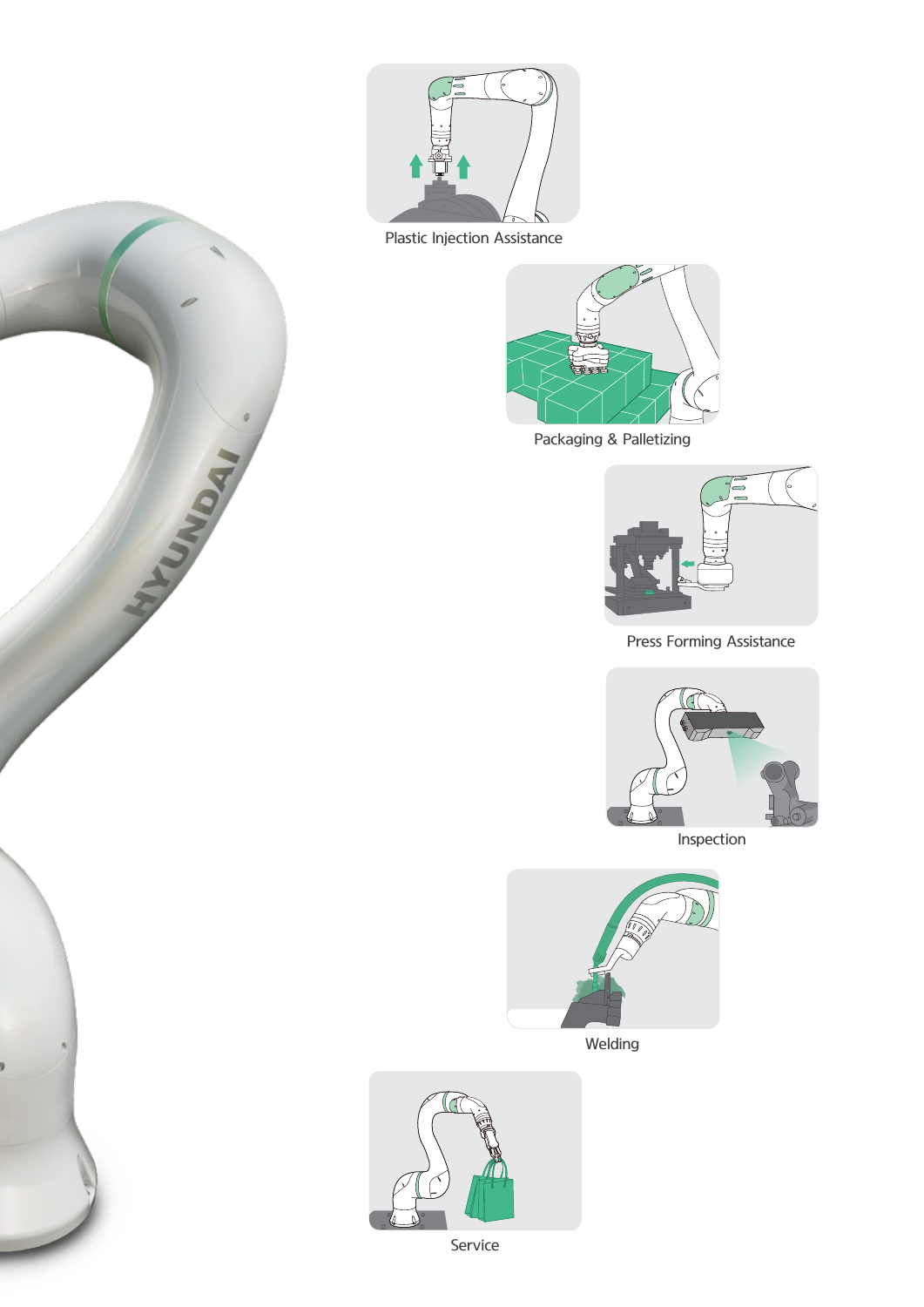# **Features of the Robot**